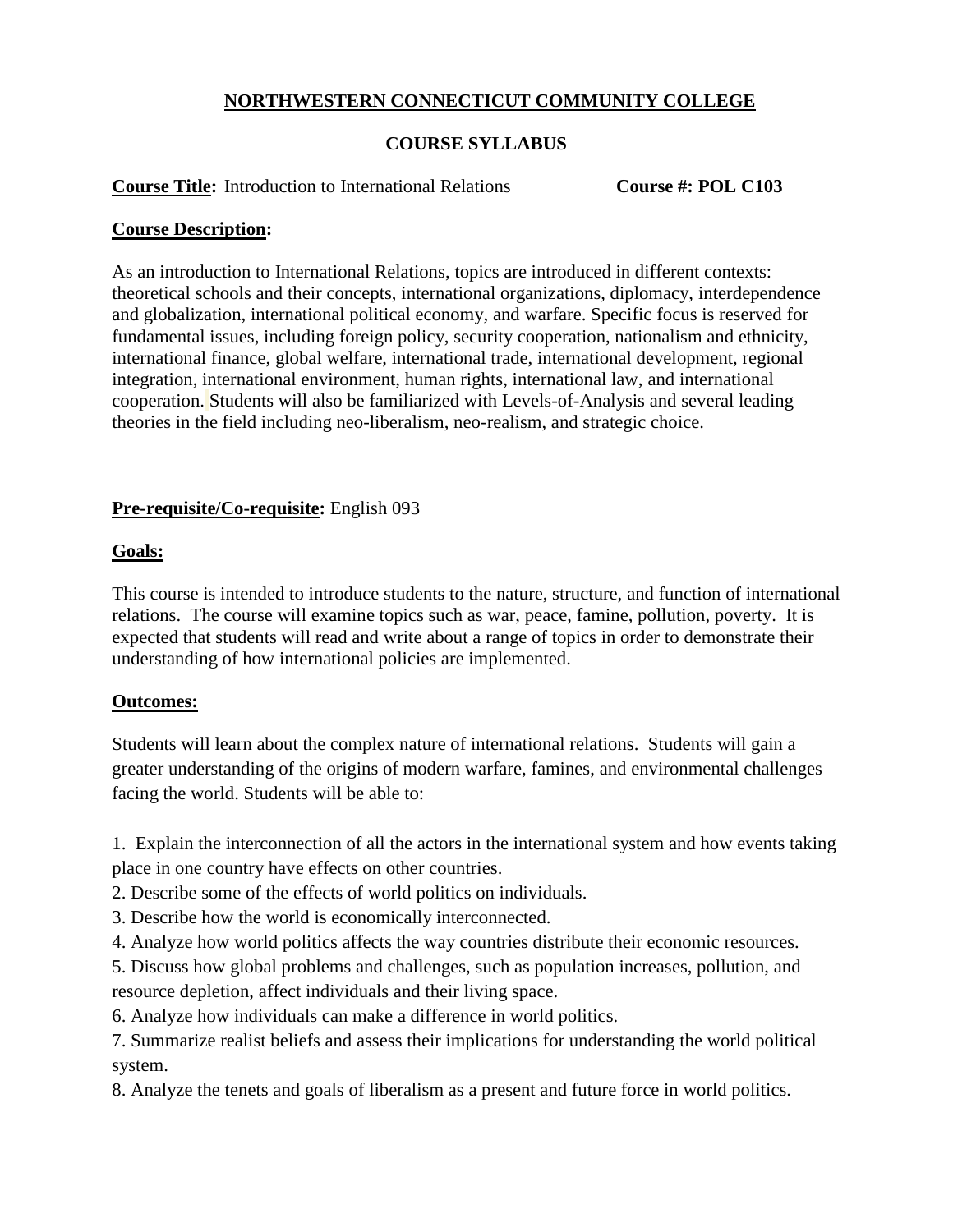#### **College Policies**

**Plagiarism:** Plagiarism and Academic Dishonesty are not tolerated at Northwestern Connecticut Community College. Violators of this policy will be subject to sanctions ranging from failure of the assignment (receiving a zero), failing the course, being removed/expelled from the program and/or the College. Please refer to your "Student Handbook" under "Policy on Student Rights," the Section entitled "Student Discipline," or the College catalog for additional information.

**Americans with Disabilities Act (ADA):** The College will make reasonable accommodations for persons with documented learning, physical, or psychiatric disabilities. Students should notify Dr. Christine Woodcock, the Counselor for Students with Disabilities. She is located at Green Woods Hall, in the Center for Student Development. Her phone number is 860-738-6318 and her email is [cwoodcock@nwcc.edu.](mailto:cwoodcock@nwcc.edu)

**School Cancellations:** If snowy or icy driving conditions cause the postponement or cancellation of classes, announcements will be made on local radio and television stations and posted on the College's website at [www.nwcc.edu.](http://www.nwcc.edu/) Students may also call the College directly at **(860) 738-6464** to hear a recorded message concerning any inclement weather closings. Students are urged to exercise their own judgment if road conditions in their localities are hazardous.

**Use of Electronic Devices:** Some course content as presented in Blackboard Learn is not fully supported on mobile devices at this time. While mobile devices provide convenient access to check in and read information about your courses, they should not be used to perform work such as taking tests, quizzes, completing assignments, or submitting substantive discussion posts.

**Sexual Assault and Intimate Partner Violence Resource Team:** NCCC is committed to creating a community that is safe and supportive of people of all gender and sexual identities. This pertains to the entire campus community, whether on ground or virtual, students, faculty, or staff.

Sexual assault and intimate partner violence is an affront to our national conscience, and one we cannot ignore. It is our hope that no one within our campus community will become a victim of these crimes. However, if it occurs, NCCC has created the SART Team - Sexual Assault and Intimate Partner Violence Resource Team - to meet the victim's needs.

SART is a campus and community based team that is fully trained to provide traumainformed compassionate service and referrals for comprehensive care. The team works in partnership with The Susan B. Anthony Project to extend services 24 hours a day, 7 days a week throughout the year.

|  |  | The NCCC team members are: |
|--|--|----------------------------|
|--|--|----------------------------|

| 860-738-6315 | Green Woods Hall Room 207       |
|--------------|---------------------------------|
| 860-738-6342 | Green Woods Hall Room 223       |
| 860-738-6344 | Green Woods Hall Room 110       |
| 860-738-6389 | Founders Hall Annex Room 308    |
| 860-738-6481 | Library                         |
| 860-738-6393 | Founders Hall Annex Room 212    |
| 860-738-6416 | <b>Business Office Room 201</b> |
|              |                                 |